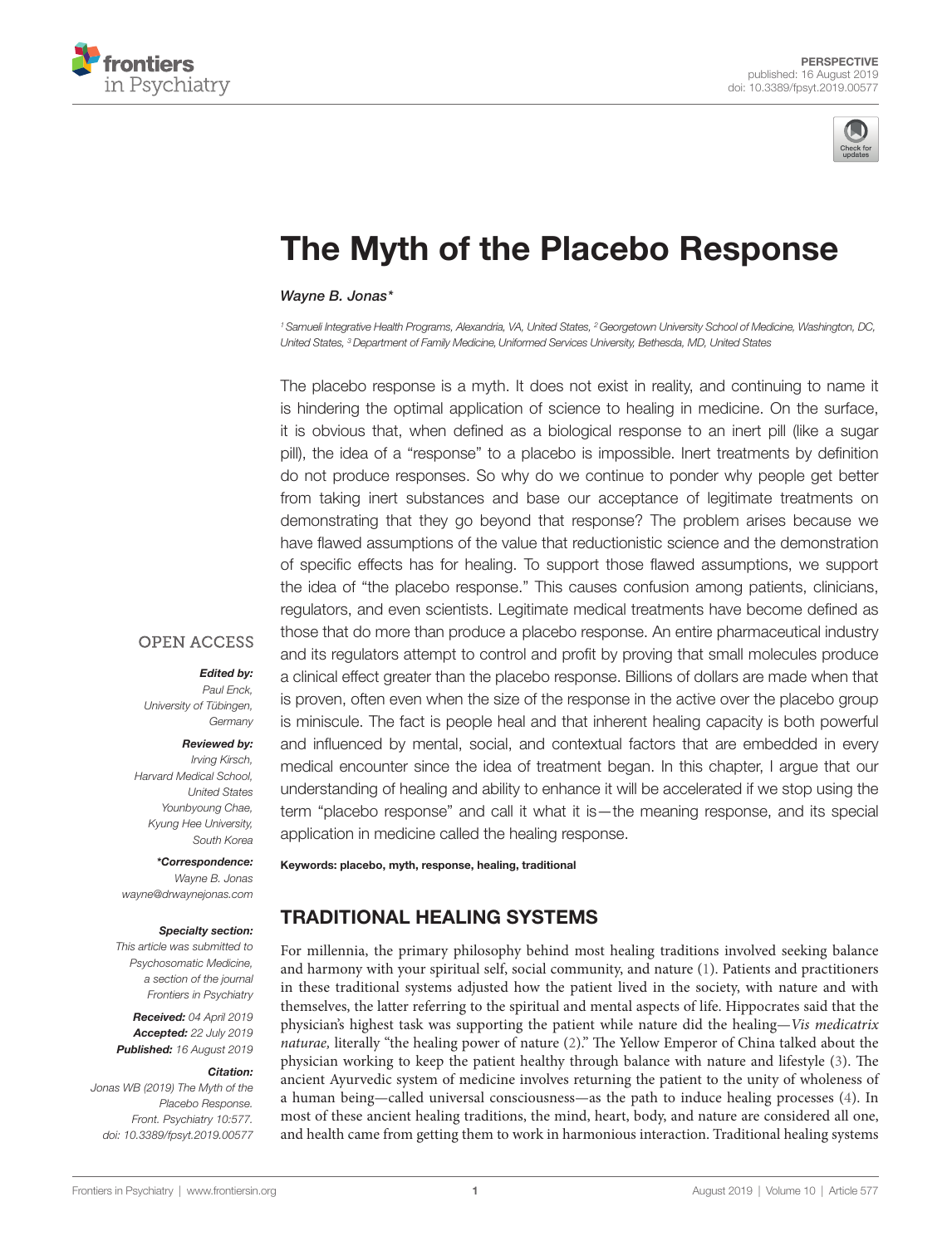from around the world kept their eye on the whole picture of the human person, which was defined as an individual in the context of their social and natural environment.

#### WESTERN BIOMEDICINE

Then, approximately 150 years ago, some things were discovered in the Western hemisphere about the small and particular that radically changed this thinking. The microscope and chemistry were invented, and we began to identify and isolate bugs (infectious agents) and drugs (chemicals) as causes and cures for certain diseases. Manipulating these smaller elements had a dramatic ability to stop death from those causes. These discoveries worked particularly well for infectious disease and trauma, which were the primary causes of immediate death for the millennia before that. So dramatic where these effects that a new Western version of medicine grew up, which rapidly spread and globally supplanted the older healing traditions. After all, who would not want to have their life saved when they were on the verge of death? And so, like cars and cell phones after them, Western medicine became the dominant system throughout the world backed by policy, payment, and delivery. The age of heroic medicine had arrived. Nature was now to be dominated and controlled. The idea of harmony and balance went out the window. The more holistic models from ancient times were swept away or were relegated to the so-called complementary or alternative medicine (CAM) practices. These ancient traditions were called "non-scientific" and delegitimized. Since Western medicine was particularly focused on the physical, no longer was the mind, spirit, or social dimensions of the person relevant for healing. No longer was the healing force of nature important. These concepts, previously foundations across the globe, largely disappeared from the medical encounter [\(5\)](#page-4-4).

#### THE RISE OF CHRONIC DISEASE

Except that disease did not disappear. It only shifted. Our ability to stop death resulted in an aging population and the emergence of chronic diseases as the dominant causes of morbidity and mortality. Diseases such as heart disease, diabetes, depression, dementia, obesity, and cancer now dominate humanity [\(6\)](#page-4-5). These diseases do not respond well to the Western science of the small and particular. However, by now, we believed so much in this science and have seen its dramatic effects in acute disease and death that we continue to use this model and apply it to chronic illness. Our research is now organized around identifying the specific physical causes of chronic conditions, which has become the main criteria for what is legitimate or illegitimate practice. The science of the small and particular is imbedded in regulatory processes for approving and paying for treatments. The medical industry follows these regulations and seeks approval of proprietary small molecules for common chronic diseases. Billions of dollars flow following these approvals. Drugs—as defined by regulatory and patent bodies—dominate medical thinking and practice.

#### **REDUCTIONISM**

However, most of these approaches do not work very well. The evidence is now abundantly clear that, at least for the management of complex chronic diseases, reductionism does not work well for and is inferior to whole systems approaches in practice. This can be illustrated in a number of ways. First, the narrow, reductionistic view is the underlying reason the pharmaceutical industry invests up to two billion dollars and takes 12–15 years to get a new drug on the market<sup>1,2</sup>. The vast majority of drugs fail when ultimately tested in large studies compared to placebo treatments. Many those that are proven and do get on the market don't work very well. Two thirds of the positive research published in the mainstream literature cannot be replicated  $(7-10)$  $(7-10)$ . For those that can be replicated, the effect size—that is, the effect of the drug group over the placebo group—is small. In a recent study, researchers at the United States National Health, Lung and Blood Institute analyzed the benefit of the medications that it funded research on for heart disease over the last 30 years. The result was that these drugs added  $~8\%$  over the spontaneous or placebo healing rates for those diseases [\(11](#page-4-8)).

Even simple proven and effective therapies such as statins for the prevention of heart disease illustrate this dilemma further. For every 100 people who take a statin for the primary prevention of heart disease, only two will avoid a heart attack by doing this, 98 will derive no benefit (but we or they have to pay for the drug), and 5–20 will suffer significant side effects. To get these small benefits, many must tolerate these side effects and costs. Who determines whether this benefit is better than the harms? That is not a scientific question, it is a value question that each patient and their physician must make for themselves [\(12\)](#page-4-9). Unfortunately, physicians are armed almost completely with the tools that industry provides them. Rarely is a decision about statin use offered in the full context of the benefits and costs of alternative approaches such as behavior, the ritual of compliance, social and emotional factors such as loneliness, or the impact of patient and cultural beliefs and expectancies.

The recent promise of "personalized, precision medicine" the ultimate extension of the reductionistic approach—in an attempt to control even more specific molecular targets—is also, so far, largely a disappointment, although hope and hype spring eternal in this field. Precision (targeted) oncology is the most developed of these approaches. There have been some dramatic effects in certain people from hitting these targets with small molecules. Precision oncology has produced dramatic benefits (and major harms) in small populations. However, the promise of these breakthroughs for large populations is, overall, modest and overhyped. Professor Dimitrios Roukos, from the Personalized Cancer Medicine Biobank, Ioannina University School of Medicine in Greece summarized this as follows*: "… the results of clinical trials testing biomarkers and biologics developed on the basis of conventional single-gene cancer research have demonstrated modest, isolated clinical success. These findings are not surprising given the molecular network complexity* 

<sup>1</sup> https://www.drugs.com/fda-approval-process.html

<sup>2</sup> https://www.washingtonpost.com/news/wonk/wp/2014/11/18/does-it-really-cost-

<sup>2-6-</sup>billion-to-develop-a-new-drug/?noredirect=on&utm\_term=.87ac8cbe951c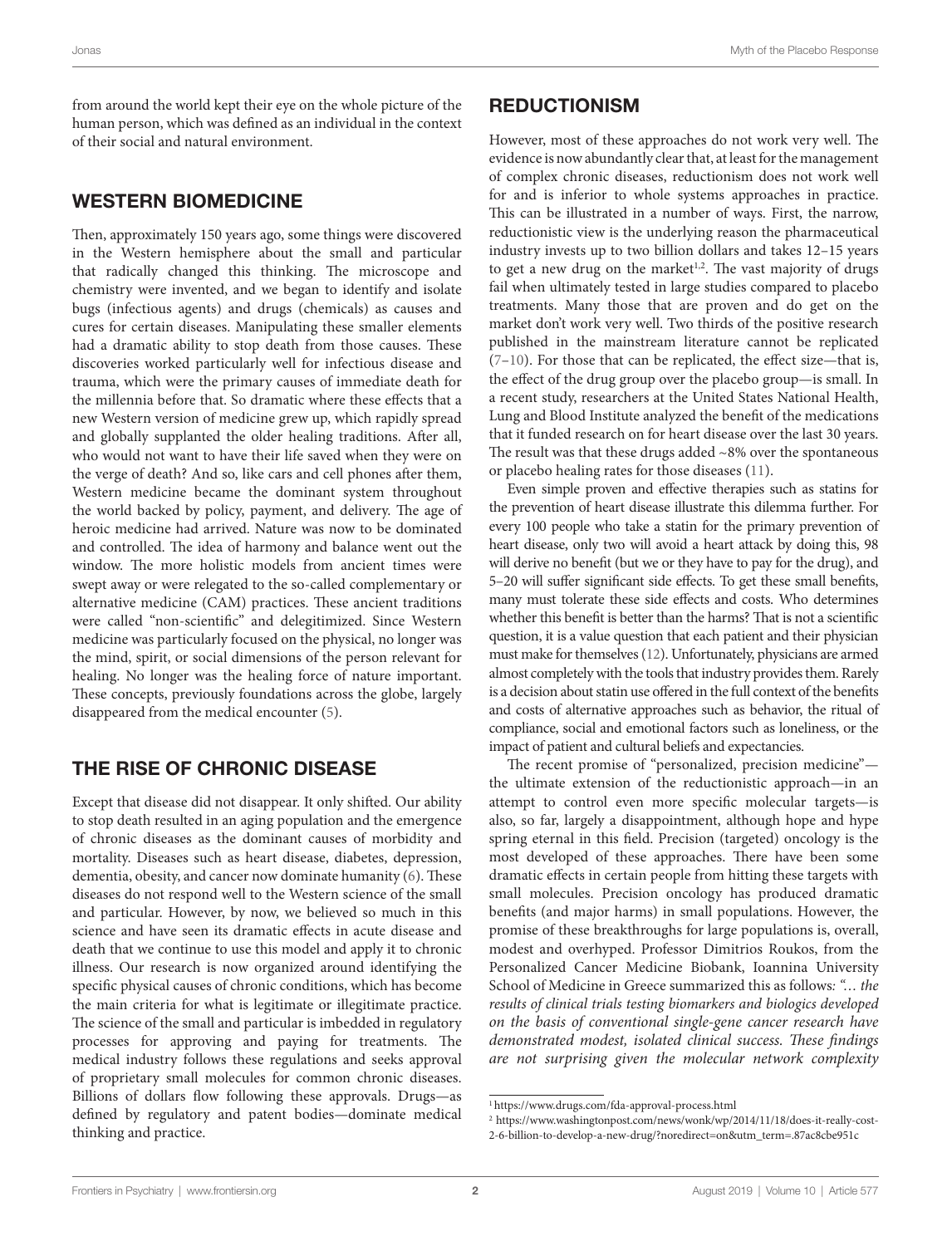Jonas Myth of the Placebo Response

*and heterogeneity of cancer. In the post-genomic era, nextgeneration DNA-sequencing technology-based results confirm available evidence that cancer initiation, growth and metastasis are driven by molecular networks rather than just one mutated gene or a single deregulated signaling pathway* [\(13](#page-4-10))*."* What is needed is not only simply a personalized, precision oncology, where the drug is targeted to a unique molecule on a cell, but also a reversed personalized oncology, where the patient is adjusted to enhance the drug response. This requires a more holistic view than the current paradigm of the small and particular provides.

## INVENTION OF THE PLACEBO RESPONSE

Since reductionism has largely failed for chronic illness, yet Western medicine is already heavily invested in it, both in mindset and money, health care had to invent a way of solidifying its legitimacy further. Thus, it invented the "placebo response." Into the term placebo response was dumped all the rest of healing that was not produced by the isolated, physical, and specific treatment. Being seen as not placebo—meaning being specific and physical—became the requirement to be considered valid and real [\(14](#page-4-11)). Effects that could not demonstrate they were due to a specific and physical entities were said to be "just placebo" and therefore not real and not valuable for healing. Relegating effects to placebo provided a way to cover up the fundamental flaw in the reductionistic model—that it does not work for healing complex, multi-factorial, chronic disease.

#### CLEARING THE PLACEBO MYTH

While the solution to this dilemma is multifaceted, one important step would be to stop pursuing the mythical concept called the placebo response. Several years ago, Professor Dan Moerman and I recommended that we replace the term placebo response with the term the "meaning response ([15\)](#page-4-12)." The reason for this was to make it more evident that our physiology was responding to the context and rituals that imbued meaning to a treatment rather than to a substance, inert or otherwise. And while the meaning response framework has gained some traction, it too was unsatisfactory for motivating the transformation needed in the medical encounter. While I still believe the term "meaning response" should replace the concept of "placebo response," we should also replace the words "placebo response" with the words "healing response" when referring to the use of meaning in treatment. This would acknowledge that it is the whole person that is in need of medicine taking into account the underlying mechanisms that produce those responses rather than attributing them to placebo. By abandoning the concept of a placebo response, we could bring into focus how our mind and expectations alter our biology and how the cultural rituals and environmental context of medicine induce maximum healing through meaning, rather than defaulting into debates over whether a treatment effect is "real" or "just placebo" based only whether it works through a specific theory or a small molecule.

Making this conceptual and linguistic shift would change the entire nature of placebo research for health care. Suddenly, research

on the meaning or healing response and its mechanisms would become more valuable for use in practice. Rather than simply using placebo-controlled research to eliminate what is "not real"—a consequence of the placebo myth that has left us with a paucity of proven therapies for chronic disease—research on how the meaning response works opens us up to an abundance of discoveries that can be immediately applied in practice. What is now dismissed as the placebo response could be used as the basis for inducing optimal healing that is personalized to the patient and their culture and context. We would rapidly go from therapeutic nillism to an abundance of ways to alleviate suffering and treat chronic disease.

## RELEASING PRACTICE FROM THE PLACEBO MYTH

By clearing away the placebo myth, I, as a physician, can use the understanding of the mechanisms of the meaning response to construct multiple paths for healing my patients. I can widen my therapeutic lens. For example, I can now use the power of mindset and belief to heal. I can create social rituals for healing that are specific for a patient and their culture. I can adjust the environment of the patient to optimize healing. I can value and use the doctor–patient relationship again—which has largely lost its place in Western medicine, and I can also use this knowledge to avoid harm, the so-called nocebo response. Destroying the placebo myth returns meaning to medicine, brings hope to the patient, and allows me to address the root causes of recovery. In addition, it could potentially reduce burnout by returning the heart of medicine—relationships—back into healthcare. Research on the meaning response and how it can be applied to healing would take us from looking at the effects found when using inert substances as simply curiosities to a new fundamental way for understanding how to optimize therapeutic practice.

Once the myth of the placebo response is removed, I, as a physician, can draw on research on the mechanisms of the meaning response to produce an evidence-based healing response for my patients. For example, I would now have evidence for using the following approaches in my day-to-day practice with any treatment, no matter what its efficacy is. I would try to use more frequent dosing rather than less frequent dosing—up to a limit [\(16](#page-4-13)). I would seek to deliver therapies in the most powerful therapeutic settings such as hospitals and clinics rather than at home [\(17](#page-4-14)). I would try and match the appearance, such as size and color, to the desired effect expected by the patient and their culture [\(16](#page-4-13), [18](#page-4-15)). I would attend to the style and route of administration of a treatment [\(17](#page-4-14)). I would take the time to deliver therapies in a warm and caring way [\(19\)](#page-4-16) and with confidence in their power to heal ([20\)](#page-4-17). I would explore what therapies my patient believes in and try to align and accommodate my treatment to that belief, provided it was safe [\(21](#page-4-18)[–23](#page-4-19)). I would make sure I understand the mechanisms of a treatment so that I can believe in the treatment I am delivering [\(24](#page-4-20), 27). I would seek to align all beliefs—that of the patient, the doctor, the family, and the culture ([25\)](#page-4-21). I would add a safe and easy to use conditioned stimulus alongside the specific therapy [\(26,](#page-4-22) [27\)](#page-4-23). I would use a well-known brand or a new and exciting treatment claimed to have success [\(28](#page-4-24)[–30](#page-4-25)). I would let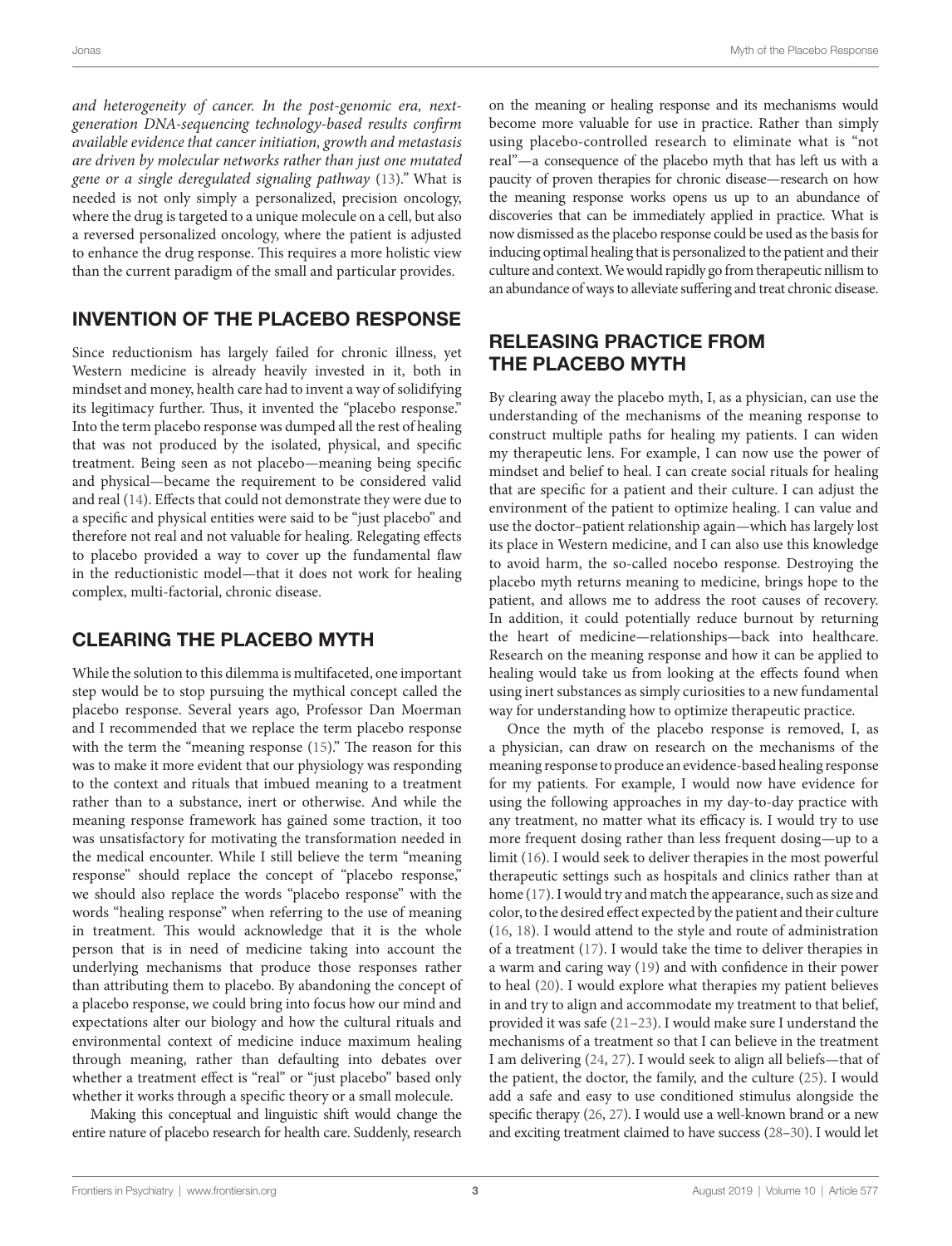

<span id="page-3-0"></span>the patient know what to expect ([31](#page-4-26), [32](#page-5-0)). I would seek to use an electronic device to deliver and track the treatment when possible [\(28\)](#page-4-24). I would always incorporate reassurance, relaxation, suggestion, and reassurance into the treatment ([33](#page-5-1)[–35\)](#page-5-2). I would spend the time to listen and understand the patient [\(19](#page-4-16), [36](#page-5-3)) and, when possible, touch them with empathy and reassurance [\(15,](#page-4-12) [37\)](#page-5-4). More recently, the evidence shows that I can simply explain to the patient about the likely benefit of any treatment for its potential in healing and recovery [\(38](#page-5-5), [39\)](#page-5-6), and most remarkably, I can do this with any treatment, whether its specific effect has been proven or not.

## RELEASING RESEARCH FROM THE PLACEBO MYTH

Getting rid of the placebo myth also brings a breath of fresh air to biomedical research in general. First, we can alter our research designs to reduce the meaning response in the early phases of clinical testing and thus widen the gap between the effects of meaning and the medicine [\(40](#page-5-7)). This would allow us to demonstrate the specific effect of a treatment more easily, with fewer subjects and less expensively. In addition, it would help us build a basis for advancing both the evidence and ethical foundations for using meaning in medicine ([41\)](#page-5-8).

Freed from the placebo myth, we are no longer bound to an outdated hierarchy of evidence for determining what is valid and valuable. We can now structure our research agenda around what is useful for the patient [\(42\)](#page-5-9). I call this patient-centered science. Safety comes first. If a treatment is safe with unknown efficacy, we still have the ability to use it in the care of the person for their benefit by optimizing the meaning effect. Recovery becomes more prominent. Rather than finding a molecule that I must give life-long to hold down a specific physiological mechanism deemed to be pathological, I can look for treatments that are stimulatory—inducing a more durable and low risk healing response. For example, rather than adding three drugs onto an antihypertensive regimen (the current stepped care standard), I can approach the patient with diet or exercise or meditation or acupuncture to treat their blood pressure and heal it at its root causes<sup>3</sup>. With this abundance of healing response tools now established as safe and effective, my ability to personalize a treatment regimen becomes more flexible and doable for a patient. If a drug produces side effects or cost too much for an individual patient, I can approach them through lifestyle and diet or through mind–body practices or conditioning or through a variety of a traditional and complementary approaches previously shown to be safe ([43](#page-5-10)).

Finally, freed from the myth of the placebo response, our medicine and our science align with the reality of the complex ecological system that is a whole person [\(44](#page-5-11)). We now can fit the ecological complexity with complexity science. This has been known for decades by the term the biopsychosocial model [\(45\)](#page-5-12). In complexity science, the parts do not explain the whole, and they are not additive. Instead, once the complexity of the parts gets to a certain point, there emerge new properties with new dynamics. Complexity science the science of the large and the whole—provides an evidence base for treating a patient through multiple methods at the level of mind, body, social, or spirit [\(46](#page-5-13)). The translational gap between science and practice is now shortened. No two billion dollars and 15 years required for validity. Finding meaning opens multiple approaches to healing supported by an array of research methods.

## MAKING THE HEALING RESPONSE ROUTINE

Once freed from the placebo response myth, how can we use this newfound evidence from complexity science to heal? **[Figure 1](#page-3-0)** llustrates a four-dimensional model of a person that I use in my practice to routinely enhance healing, based on knowledge from the meaning response that is derived from research using placebo treatments.

<sup>3</sup> [https://www.mayoclinic.org/diseases-conditions/high-blood-pressure/in-depth/](https://www.mayoclinic.org/diseases-conditions/high-blood-pressure/in-depth/high-blood-pressure/art-20046974) [high-blood-pressure/art-20046974](https://www.mayoclinic.org/diseases-conditions/high-blood-pressure/in-depth/high-blood-pressure/art-20046974)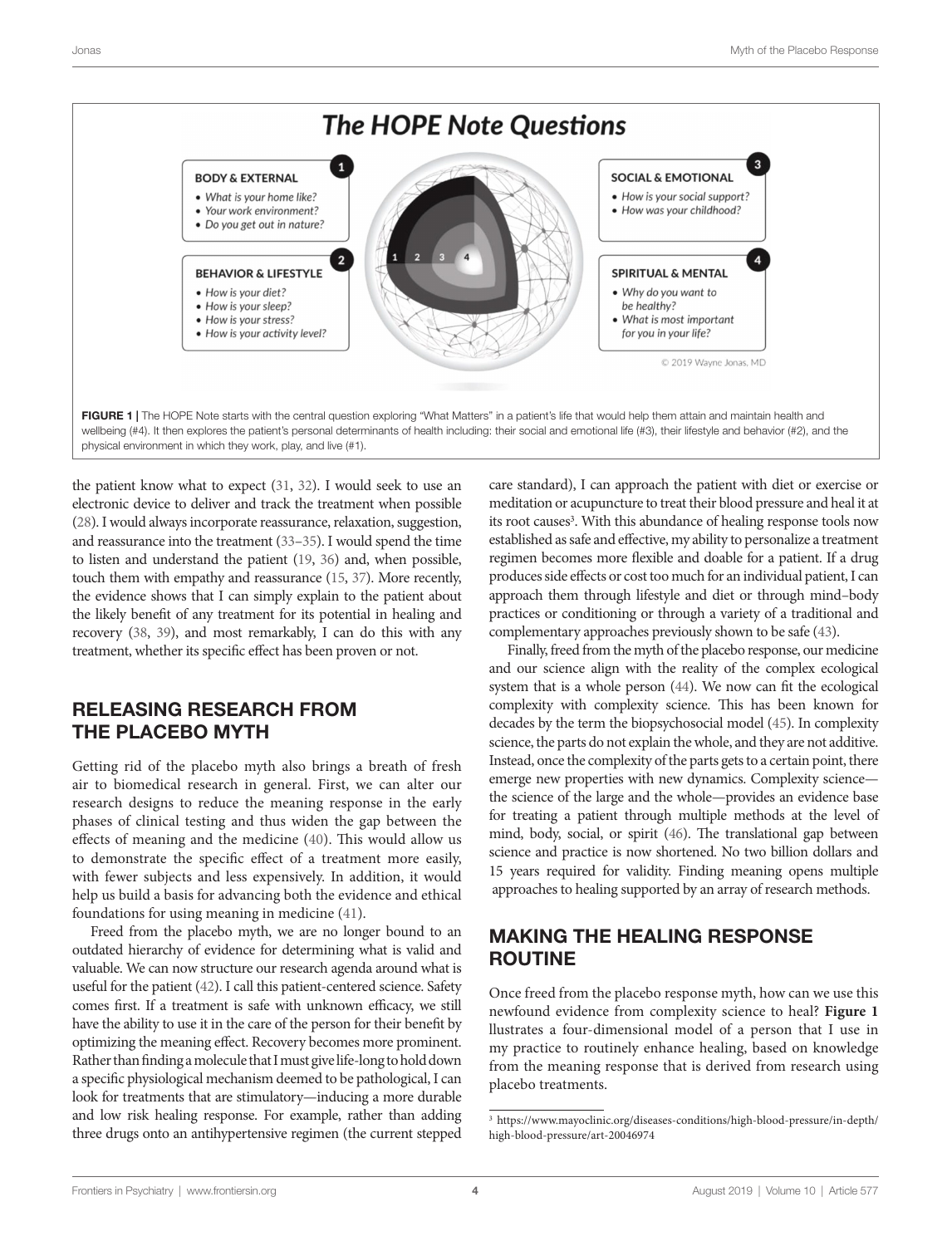I do this through a set of questions and assessments that I call the HOPE Note ([47\)](#page-5-14). HOPE stands for healing-oriented practices and environments and draws heavily from looking at the placebo arms of controlled clinical trials and laboratory studies that illuminate the mechanisms of the meaning response. In the HOPE Note, I begin by asking the patient what matters to them in their life—why are they living and why do they want to have health. This makes finding meaning the central goal of the encounter and the interchange person centered from the beginning. We then go on to explore the multiple ways in which a healing response can be induced through mind–body practices, or through the social and emotional environment, or through lifestyle, or by altering the physical context in which treatment occurs. Knowledge from research using placebos and unpacking the meaning response infuses those discussions with a solid evidence base and helps the patient optimize and personalize their healing4.

4<http://drwaynejonas.com/resources/hope-note/>

#### **REFERENCES**

- <span id="page-4-0"></span>1. Krippner S. Common aspects of traditional healing systems across cultures. In: *Essentials of Complementary and Alternative Medicine*. Philadelphia: Wolters Kluwer Health (1999). p. 181–99.
- <span id="page-4-1"></span>2. Bynum WF. Nature's helping hand. *Nature* (2001) 414(6859):21. doi: [10.1038/35102123](https://doi.org/10.1038/35102123)
- <span id="page-4-2"></span>3. Curran J. The yellow emperor's classic of internal medicine. BMJ (2008) 336:777–7. doi: [10.1136/bmj.39527.472303.4E](https://doi.org/10.1136/bmj.39527.472303.4E)
- <span id="page-4-3"></span>4. Lad DV. Ayurvedic medicine. In: *Essentials of Complementary and Alternative Medicine.* Philadelphia: Wolters Kluwer Health (1999). p. 200–15.
- <span id="page-4-4"></span>5. Hufford DJ. Cultural and social perspectives on alternative medicine: background and assumptions. *Altern. Ther. Health Med.* (1995) 1(1):53–61.
- <span id="page-4-5"></span>6. Nugent RM, Bertram Y, Jan S, Niessen LW, Sassi F, Jamison DT, et al. Investing in non-communicable disease prevention and management to advance the Sustainable Development Goals. *Lancet* (2018) 391(10134): 2029–35. doi: [10.1016/S0140-6736\(18\)30667-6](https://doi.org/10.1016/S0140-6736(18)30667-6)
- <span id="page-4-6"></span>7. Ioannidis JP. Why most clinical research is not useful. *PLoS Med.* (2016) 13(6):e1002049. doi: [10.1371/journal.pmed.1002049](https://doi.org/10.1371/journal.pmed.1002049)
- 8. Ioannidis JP. Why most published research findings are false. *PLoS Med.* (2005) 2(8):e124. doi: [10.1371/journal.pmed.0020124](https://doi.org/10.1371/journal.pmed.0020124)
- 9. Ioannidis JP. Acknowledging and overcoming nonreproducibility in basic and preclinical research. *JAMA* (2017) 317(10):1019–20. doi: [10.1001/jama.](https://doi.org/10.1001/jama.2017.0549) [2017.0549](https://doi.org/10.1001/jama.2017.0549)
- <span id="page-4-7"></span>10. Wallach JD, Sullivan PG, Trepanowski JF, Sainani KL, Steyerberg EW, Ioannidis JP. Evaluation of evidence of statistical support and corroboration of subgroup claims in randomized clinical trials. *JAMA Intern. Med.* (2017) 177(4):554–60. doi: [10.1001/jamainternmed.2016.9125](https://doi.org/10.1001/jamainternmed.2016.9125)
- <span id="page-4-8"></span>11. Kaplan RM, Irvin VL. Likelihood of null effects of large NHLBI clinical trials has increased over time. *PLoS One* (2015) 10(8):e0132382. doi: [10.1371/](https://doi.org/10.1371/journal.pone.0132382) [journal.pone.0132382](https://doi.org/10.1371/journal.pone.0132382)
- <span id="page-4-9"></span>12. Redberg RF, Katz MH. Statins for primary prevention: the debate is intense, but the data are weak. *JAMA Intern. Med.* (2017) 177(1):21–3. doi: [10.1001/](https://doi.org/10.1001/jamainternmed.2016.7585) [jamainternmed.2016.7585](https://doi.org/10.1001/jamainternmed.2016.7585)
- <span id="page-4-10"></span>13. Roukos DH. Systems medicine: a real approach for future personalized oncology? *Pharmacogenomics* (2010) 11(3):283–7. doi: [10.2217/pgs.10.36](https://doi.org/10.2217/pgs.10.36)
- <span id="page-4-11"></span>14. Guijarro C. A history of the placebo. *Neurosci. Hist.* (2015) 20153(2):68–80.
- <span id="page-4-12"></span>15. Moerman DE, Jonas WB. Deconstructing the placebo effect and finding the meaning response. *Ann. Intern. Med.* (2002) 136(6):471–6. doi: [10.7326/](https://doi.org/10.7326/0003-4819-136-6-200203190-00011) [0003-4819-136-6-200203190-00011](https://doi.org/10.7326/0003-4819-136-6-200203190-00011)

Eliminating the myth of placebo will not be easy. Currently, medical care derived from the science of the small and particular provides us with only about 15–20% of the health benefits for populations, yet it gets 80–90% of the money ([48\)](#page-5-15). Our inherent healing response as accessed through behavior and the social environment accounts for the other 80%. However, this approach to illness has no business model to drive it forward or make it accessible to everyone. Even more difficult than changing the economic model of healing will be changing our minds about how healing works. A good first step would be to see the placebo response for what it is—a conceptual myth that sustains a broken medical system and covers up what we are really seeking—our inherit healing capacity now freed by understanding how deeply meaning infuses us all.

#### AUTHOR CONTRIBUTIONS

The author confirms being the sole contributor of this work and has approved it for publication.

- <span id="page-4-13"></span>16. De Craen AJ, Moerman DE, Heisterkamp SH, Tytgat GN, Tijssen JG, Kleijnen J. Placebo effect in the treatment of duodenal ulcer. *Br. J. Clin. Pharmacol.* (1999) 48(6):853–60. doi: [10.1046/j.1365-2125.1999.00094.x](https://doi.org/10.1046/j.1365-2125.1999.00094.x)
- <span id="page-4-14"></span>17. De Craen AJ, Tijssen JGP, de Gans J, Kleijnen J. Placebo effect in the acute treatment of migraine: subcutaneous placebos are better than oral placebos. *J. Fam. Pract.* (2000) 247(3):183–8. doi: [10.1007/s004150050560](https://doi.org/10.1007/s004150050560)
- <span id="page-4-15"></span>18. De Craen AJ, Roos PJ, De Vries AL, Kleijnen J. Effect of colour of drugs: systematic review of perceived effect of drugs and of their effectiveness. *BMJ* (1996) 313(7072):1624–6. doi: [10.1136/bmj.313.7072.1624](https://doi.org/10.1136/bmj.313.7072.1624)
- <span id="page-4-16"></span>19. Thomas KB. General practice consultations: is there any point in being positive? *Br. Med. J. (Clin. Res. Ed.)* (1987) 294(6581):1200–2. doi: [10.1136/](https://doi.org/10.1136/bmj.294.6581.1200) [bmj.294.6581.1200](https://doi.org/10.1136/bmj.294.6581.1200)
- <span id="page-4-17"></span>20. Uhlenhuth EH, Rickels K, Fisher S, Park LC, Lipman RS, Mock J. Drug, doctor's verbal attitude and clinic setting in the symptomatic response to pharmacotherapy. *Psychopharmacologia* (1966) 9(5):392–418. doi: [10.1007/](https://doi.org/10.1007/BF00406450) [BF00406450](https://doi.org/10.1007/BF00406450)
- <span id="page-4-18"></span>21. Kirsch I. Response expectancy as a determinant of experience and behavior. *Am. Psychol.* (1985) 40(11):1189–202. doi: [10.1037/0003-066X.40.11.1189](https://doi.org/10.1037/0003-066X.40.11.1189)
- 22. Frank JD, Frank JB. *Persuasion and healing: a comparative study of psychotherapy*. Baltimore, MD: JHU Press (1993).
- <span id="page-4-19"></span>23. Cassidy CM. Chinese medicine users in the United States part II: preferred aspects of care. *J. Altern. Complement. Med.* (1998) 4(2):189–202. doi: [10.1089/](https://doi.org/10.1089/acm.1998.4.189) [acm.1998.4.189](https://doi.org/10.1089/acm.1998.4.189)
- <span id="page-4-20"></span>24. Gracely R, Dubner R, Deeter W, Wolskee P. Clinicians expectation influence placebo analgesia. *Lancet* (1985) 325(8419):43. doi: [10.1016/S0140-6736](https://doi.org/10.1016/S0140-6736(85)90984-5) [\(85\)90984-5](https://doi.org/10.1016/S0140-6736(85)90984-5)
- <span id="page-4-21"></span>25. von Uexküll T. Biosemiotic research and not further molecular analysis is necessary to describe the pathways between cells, personalities, and social systems. Erratum. *Adv. J. Mind-Body Health* (1995) 11:24–7.
- <span id="page-4-22"></span>26. Ader R, Cohen N. Behaviorally conditioned immunosuppression. *Psychosom. Med.* (1975) 37(4):333–40. doi: [10.1097/00006842-197507000-00007](https://doi.org/10.1097/00006842-197507000-00007)
- <span id="page-4-23"></span>27. Montgomery GH, Kirsch I. Classical conditioning and the placebo effect. *Pain* (1997) 72(1–2):107–13. doi: [10.1016/S0304-3959\(97\)00016-X](https://doi.org/10.1016/S0304-3959(97)00016-X)
- <span id="page-4-24"></span>28. Lange RA, Hillis LD. Transmyocardial laser revascularization. *N. Engl. J. Med.* (1999) 341:1075–6. doi: [10.1056/NEJM199909303411410](https://doi.org/10.1056/NEJM199909303411410)
- 29. Johnson AG. Surgery as a placebo. *Lancet* (1994) 344(8930):1140–2. doi: [10.1016/S0140-6736\(94\)90637-8](https://doi.org/10.1016/S0140-6736(94)90637-8)
- <span id="page-4-25"></span>30. Margo CE. The placebo effect. *Surv. Ophthalmol.* (1999) 44(1):31–44. doi: [10.1016/S0039-6257\(99\)00060-0](https://doi.org/10.1016/S0039-6257(99)00060-0)
- <span id="page-4-26"></span>31. Bergmann JF, Chassany O, Gandiol J, Deblois P, Kanis JA, Segrestaa JM, et al. A randomised clinical trial of the effect of informed consent on the analgesic